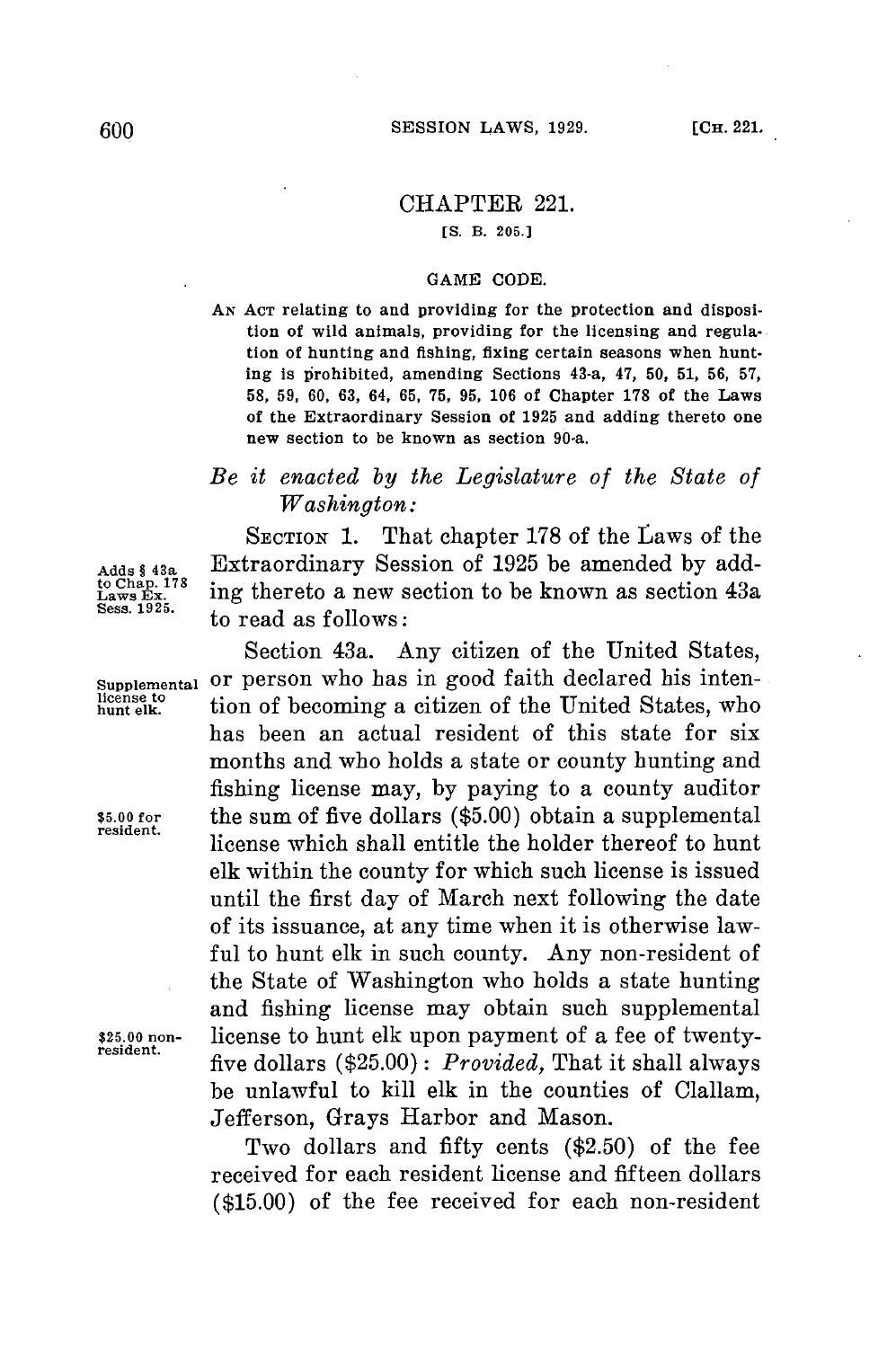license issued under the provisions of this section shall be paid into the county game fund of the issuing county and two dollars and fifty cents **(\$2.50)** and ten dollars **(\$10.00)** of such fees, respectively, shall be paid into the state game fund.

SEC. 2. That section 47 of chapter 178 of the Laws of the Extraordinary Session of 1925, page Laws. Ex. **519,** be amended to read as follows:

Section 47. Any alien by paying to any county Alien with auditor the sum of twenty-five dollars (\$25.00), and **computer** fire**arms, may** exhibiting his permit to carry firearms issued in the **obtain** huntmanner provided by law, may obtain a state hunting and fishing license which shall entitle the holder thereof to hunt game birds and game animals and fish in any county of the state until the first day of March next following the date of its issuance, when it would otherwise be lawful to hunt or fish in such county.

SEC. 3. That section 50 of chapter 178 of the Amends \$50, Laws of the Extraordinary Session of 1925, page Laws Ex. **519,** be amended to read as follows:

Section **50.** Any citizen of the United States or person who has in good faith declared his intention of becoming a citizen of the United States may by paying to a auditor the sum of five dollars (\$5.00), \$5.00 for state hunting obtain a state hunting license which shall entitle the **license.** holder thereof to hunt game birds in any county of the state until the first day of March next, following the date of its issuance, when it would otherwise be lawful to hunt within said county.

SEC. 4. That section 51 of chapter 178 of the Amends \$51,<br>ws of the Extraordinary Session of 1925, page Laws Ex.<br>1925, 1925. Laws of the Extraordinary Session of 1925, page **520,** be amended to read as follows:

Section 51. Any resident citizen over the age \$5.00 for **trapper's** of sixteen years **by** paying to the county auditor in **license.** the county in which he desires to trap, the sum of  five dollars **(\$5.00),** may obtain a license which shall entitle the holder thereof to trap fur-bearing an-

Amends § 47,<br>Chap. 178,<br>Laws. Ex.

ing and fish-<br>ing license.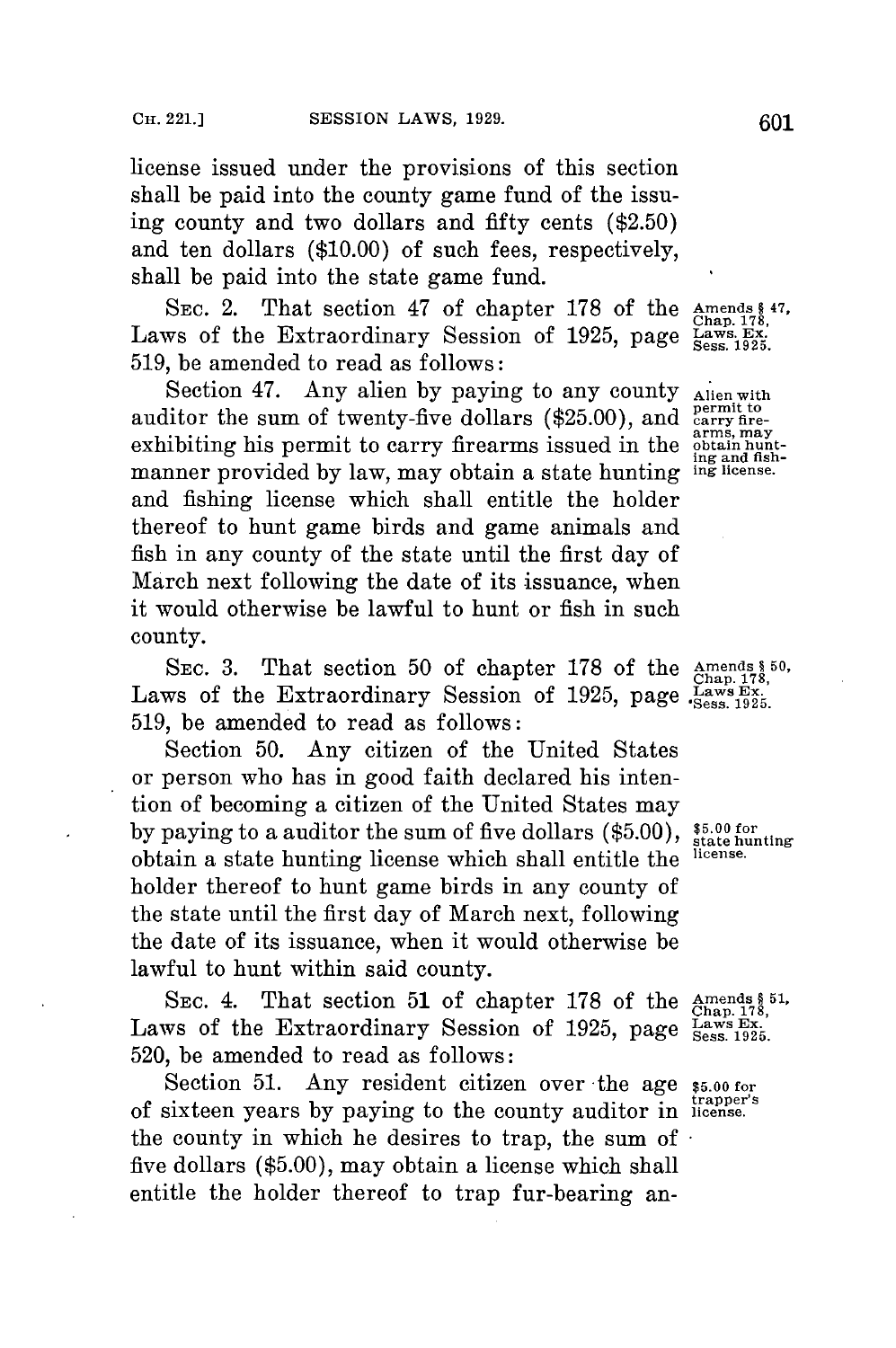imals **for** their hides or their pelts only, within the county where such license is issued until the first day of April next, following its issuance. Nothing in this act shall be construed as requiring any land owner or lease holder of any land to obtain or have a license to trap fur-bearing animals on the premises owned or leased **by** him. And it shall be unlawful to use the flesh of any game bird, or game animal or game fish for trap bait in trapping furbearing animals.

Amends \$56, SEC. 5. **That section 56 of chapter 178 of the** <br>Laws Ex. Laws of the Extraordinary Session of 1925, page **521,** be amended to read as follows:

Section **56.** It shall be unlawful for any person Rabbits, to hunt or trap any cottontail rabbit, snowshoe rab-<br>
closed bit, gnori conjuned on block conjunal between the first closed **bit, gray squirrel or black squirrel between the first** day of May and the fifteenth day of September of any one year. It shall be unlawful to hunt or trap **Bear any bear between the first day of April and the closed**<br> **closed closed closed closed closed closed closed closed closed closed closed c season.** .fifteenth day of September of any one year: *Provided,* That it shall be lawful **for** any stockman, land owner or lease holder to kill any predatory bear at any time when they have reason to believe that such predatory bear is destroying or damaging property. *And provided further,* That United States predatory animal hunters may **by** and with the consent and direction of the county game commissioners kill any predatory bear when directed **by** the county game commission so to do. It shall be unlawful to hunt **Bull-frogs.** or trap any bull-frog between the first day of December in any year and the first day of July of the following year.

**Chap. 178,§ 57** SEC. **6.** That section **57** of chapter **178** of the Sess.2. Laws of the Extraordinary Session of **1925,** pages **521** and **522,** be amended to read as follows:

> Section **57.** It shall be unlawful for any person to hunt, trap, kill, catch, take, ship, convey, or cause

**Predatory**

**Amends Laws Ex.**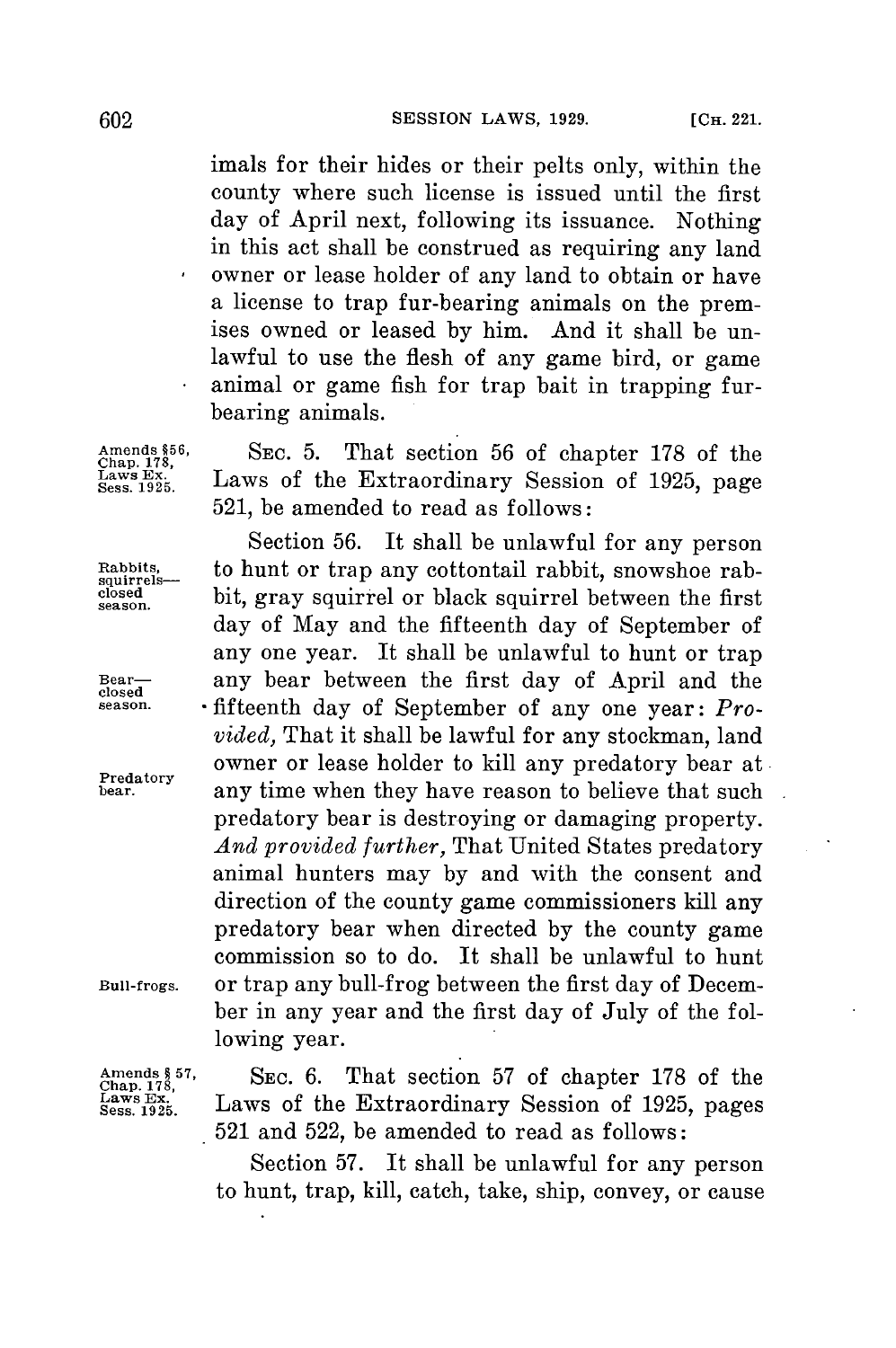to be shipped or transported **by** common or private carrier to any person either within or without the state, or to purchase, sell, expose for sale, have in possession with intent to sell, or have in possession or under his control at any time any elk, moose, ante- **Elk, moose,** lope, mountain sheep, mountain goat, caribou, deer, or fawn, or the meat thereof, or the hides, hoofs, be rawn, or the meat thereor, or the mass, hoors, <sub>goat, caribou</sub> horns or teeth of any elk, moose, antelope, mountain  $\frac{\text{deer, or}}{\text{fawn}}$ . goat, mountain sheep or caribou unless lawfully acquired: *Provided,* That any person having in force a hunting license issued under the provisions of this act may kill, catch, take, ship, convey or cause to be conveyed **by** common or private carrier, and have in his possession for his personal use between the fifteenth day of September and the fifteenth day Lawful to of November in any year, one buck deer with visible with visible of November in any year, one buck deer with visible **buck departies horns.** horns, killed, caught or taken in the manner provided **by** law: *Provided further,* That any person having in force a supplemental license to hunt elk issued under the provisions of this act may kill, catch, take, ship, convey or cause to **be** conveyed **by** common or private carrier, and have in his possession for his personal use between the first day of November and the tenth day of November, both dates inclusive, in any one year one elk killed, caught or taken in the manner provided **by** law. Any person violating the provisions of this section shall be **Penalties** for guilty of a gross misdemeanor and shall be punished **violation. by** a fine of not less than **\$250.00** and not more than **\$1,000.00** or **by** imprisonment in the county jail for not more than one year or **by** both such fine and imprisonment, and any person killing, conveying, or having in his possession more than one buck deer with visible horns or more than one elk during the open season in any year, as herein above defined, shall be guilty of a gross misdemeanor and punished **by** a fine of not less than **\$100.00** or more than **\$250.00** or **by** imprisonment in the county jail for not less

**antelope,** sheep,<br>mountain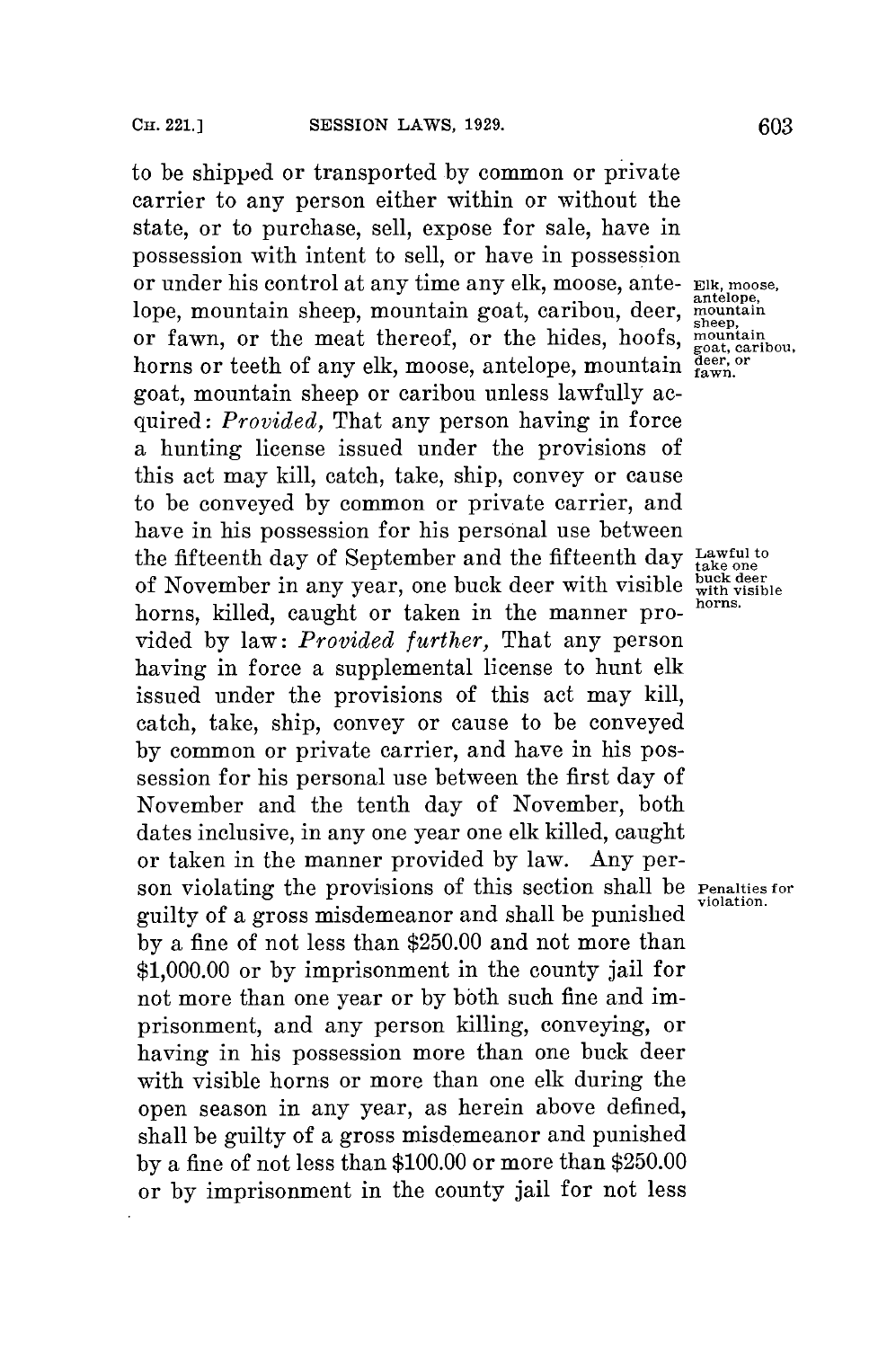than thirty or more than ninety days, or both such fine and imprisonment.

Amends § 58, SEC. 7. That section 58 of chapter 178 of the Amends § 58, SEC. 7. That section 58 of chapter 178 of the Extraordinary Session of 1925 be laws at 1925 amended to read as follows:

Deer or **Section 58.** It shall be unlawful for any person to hunt any deer or elk unless he shall have in his possession a deer or elk tag numbered to correspond with and attached to his license.

**Attached to** Any person having lawfully killed a deer or **elk carcass.** shall immediately attach and leave attached to the carcass or part thereof the deer or elk tag corresponding to his license; and it shall be unlawful for any person to have in his possession or under his control or have in storage or as a common carrier any such carcass. before being dismembered, without having such tag attached, and it shall be unlawful **for** any person to so mutilate the carcass of any deer or elk that the sex cannot be determined.

 $\frac{\text{Amends § 59}}{\text{Chap. 178}}$ , SEC. 8. That section 59 of chapter 178 of the Amends  $§ 59$ , Sec. 8. That section 59 of chapter 178 of the  $\frac{\text{Lang } 178}{\text{Leaves } 1925}$ . Laws of the Extraordinary Session of 1925 be amended to read as follows:

**Deer or elk Section 59.** It shall be unlawful for any person to shoot or kill in any manner any deer or **elk** when such deer or elk is in any river or lake, or body of water, and it shall be unlawful **for** any person to hunt deer or elk with dogs.

> **Caed 178, SEC. 9.** That section **60** of chapter **178** of the **Sess. 192.** Laws of the Extraordinary Session of **1925** be amended to read as follows:

**Dogs unlaw-** Section **60.** It shall be unlawful for any person **fulin** wooded to have with him either loose or in leash any dog in any wooded section of any county of the state during the time in each year when it is lawful to hunt deer or elk in such county, without having first obtained and having in force a written permit so to do, issued **by** the unanimous vote or action of the game com-

Amends **§ 60,<br>Chap. 178,<br>Laws Ex.<br>Sess. 1925.**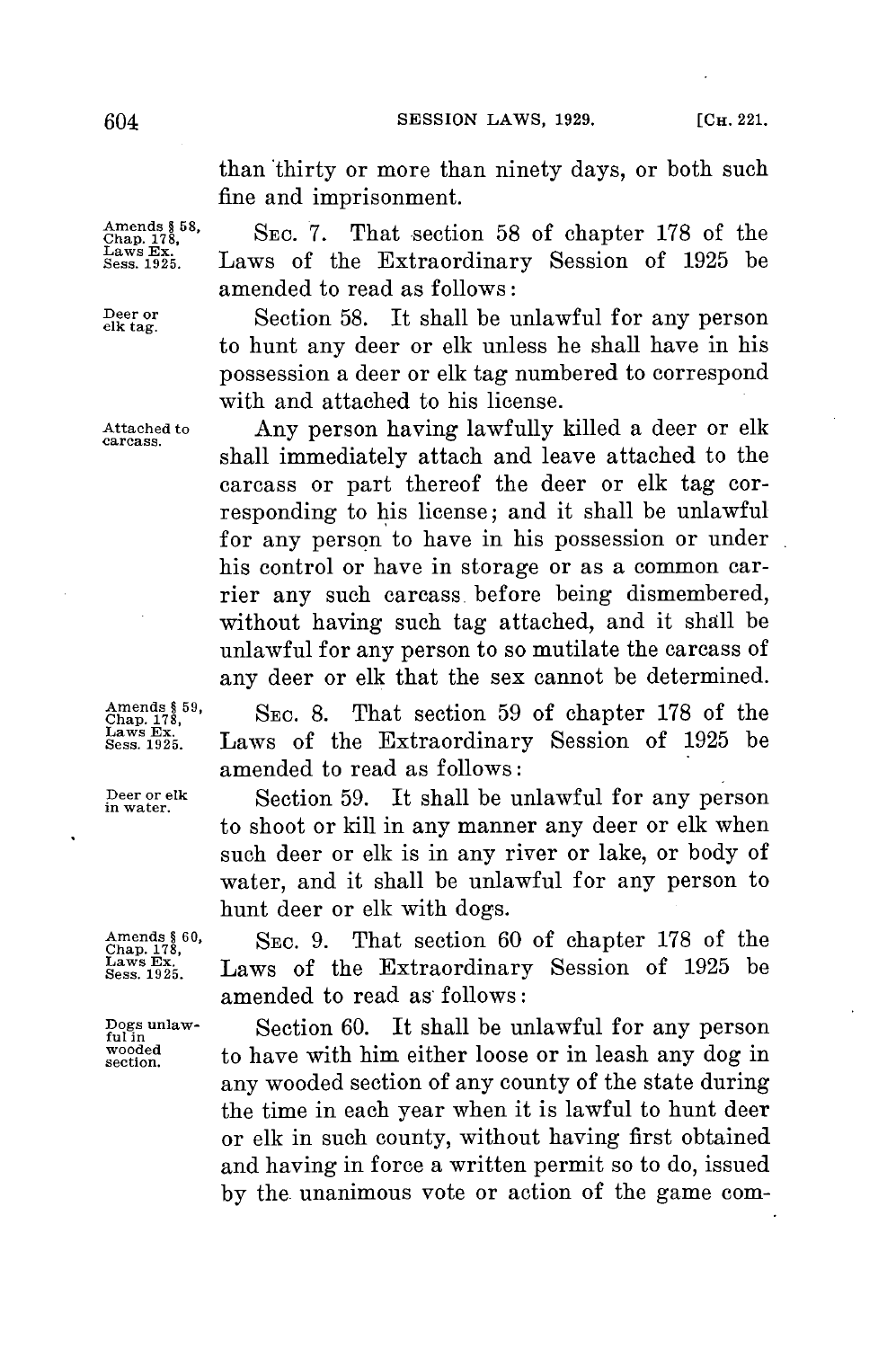missioners of such county. *Provided,* That nothing in this section shall be construed to prohibit stock- **Dogs per-** mitted with men from having either loose or in leash any dog grazing in any wooded section of any county where such stock are grazing during the time in each year when it is lawful to hunt deer or elk in such county. *And provided, further,* That bird dogs or dogs used for **Bird dogs.** hunting upland game birds may be trained or used at any time except during the months of April, May, June and July of each year, during which months it shall be unlawful **for** any such dogs to run at large. The county game commissioners **by** unanimous action and with the approval of the supervisor of game and game fish may permit field trials during closed months, of bird dogs in such portion of their respective counties as in their judgment will not injure the upland game birds thereon.

SEC. 10. That section 64 of chapter 178 of the **Amends** 664 Laws of the Extraordinary Session of 1925, page  $_{\rm Sess}^{\rm Law}$ 524, be amended to read as follows:

Section 64. It shall be unlawful for any person *upland game* to hunt or possess any upland game bird between **season.** the fifteenth day of November in any year and the fifteenth day of September in the following year.

**SEC. 11.** That section **65** of chapter **178** of the **Amends § 65, Chap. 178,** Laws of the Extraordinary Session of 1925, pages **Laws** Ex. 1925. 524 to **525,** be amended to read as follows:

Section 65. It shall be unlawful for any person Migratory to hunt or possess any migratory game birds at the times prohibited **by,** and in violation of, the rules and regulations established **by** the United States department of agriculture.

SEC. 12. That section 75 of chapter 178 of the chapter 178, Laws Ex.<br>Laws of the Extraordinary Session of 1925, page Sess. 1925. **528,** be amended to read as follows:

Section 75. It shall be unlawful for any person **prugs**, lime, to lay, set, use or prepare any drug, poison, lime, **medicated bait etc.** medicated bait, nets, fish berries, formaldehyde, **prohibited.**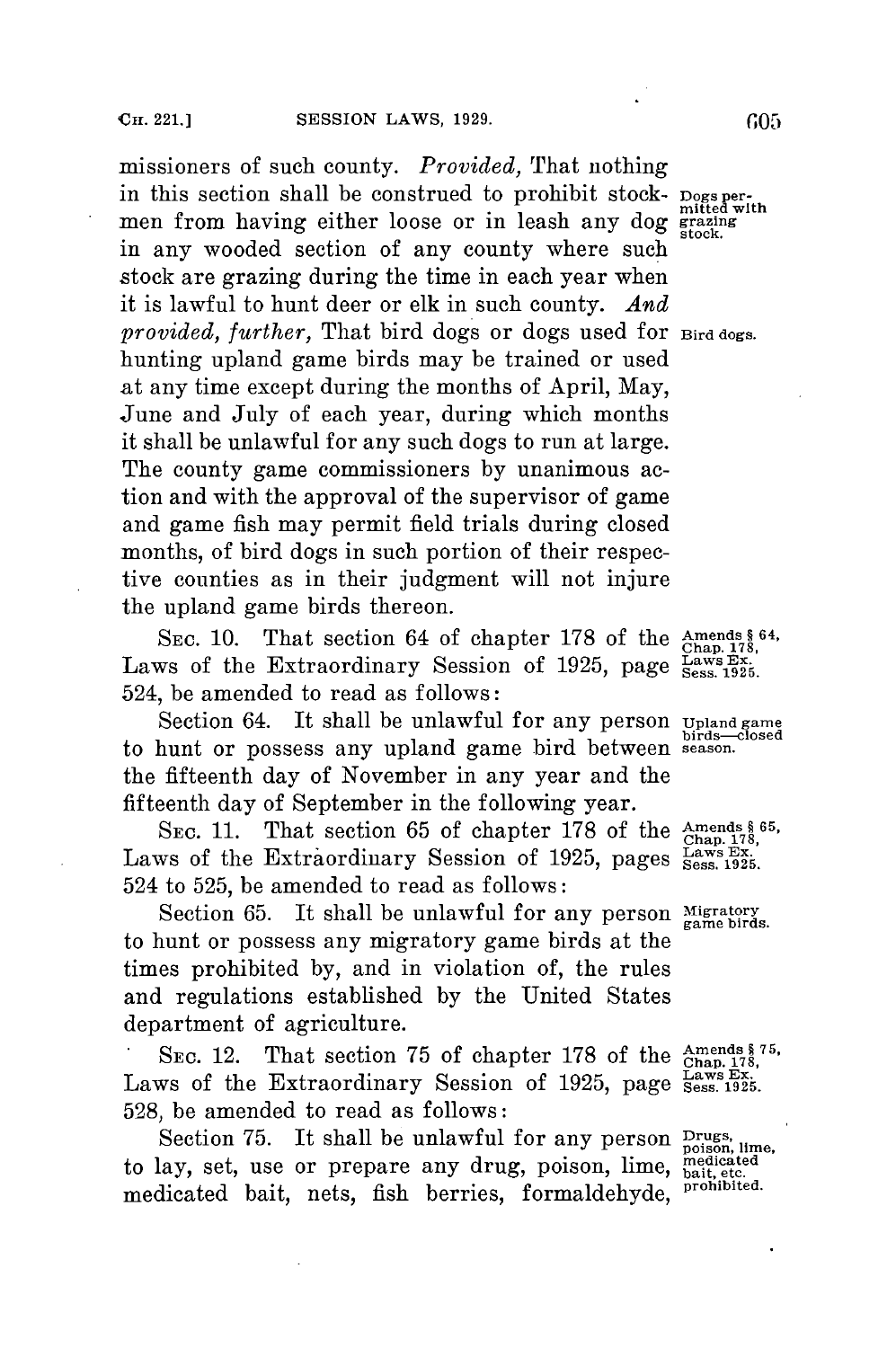## **SESSION** LAWS, **1929. [CH.** <sup>221</sup> **606**

**Explosives** dynamite or other explosives, or any other deleteri**ous** substance, or to lay, stretch or place any tip-up, **Trot line.** snare or net or trot line or any wire, string, rope or cable of any kind, class or description in any of the waters of this state with intent thereby to catch, take or kill any game fish. It shall be unlawful for any person, other than a regular game officer, to molest any of the above names [named] devices without first notifying the game department of the location of such illegal device, and then not until **Officials may** some game official is present: *Provided,* That nothtake game **b** ing in this section shall prevent the supervisor of game and game fish anywhere in the state, or any county game commission **by** unanimous vote, within its county, from killing or taking **by** any means, any of the fish in any waters.

Adds § 90a **blue SEC. 13.** That chapter 178 of the Laws of the Laws of the Laws Laws Extraordinary Session of 1925 be amended by **Sess. 1925.** Extraordinary Session of **1925** be amended **by** adding thereto a new section, to be known as section 90-a, to read as follows:

Gross mis-<br>demeanor to Section 90-a. Any person who, at any time, kills, remove only captures or destroys any game animal of this state, horns, etc. **and detaches or removes from the carcass only the** head, hide, antlers, horns, tusks or any or all of the aforesaid parts, is guilty of a gross misdemeanor, and upon conviction thereof shall be fined not less than **\$250.00** and not more than **\$1,000.00** or **by** imprisonment in the county jail for not more than one year or **by** both such fine and imprisonment. The purpose and intent of this section is to protect game animals of the state from wanton, ruthless or wasteful destruction or mutilation for their heads, hides, antlers, horns or teeth or tusks alone, and its Dress and **provisions are to be so construed.** The failure of game ani-<br>*game* any person to properly dress and care for any game malkilled. any person to properly dress and care for any game<br>animal killed by such person or persons, within twenty-four hours, and to take or transport to the camp of such person or persons such carcass and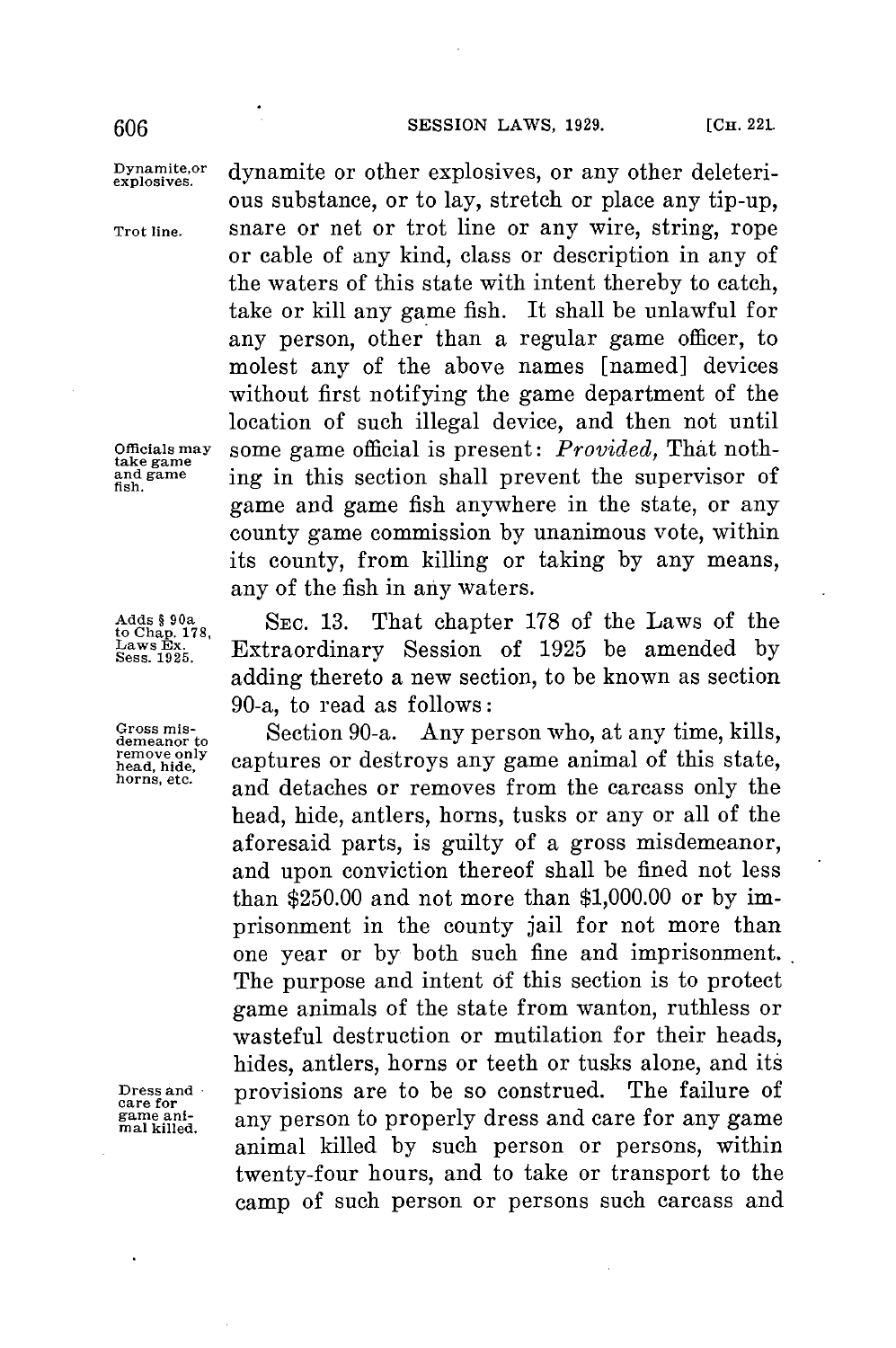there properly take care of the same, shall be *prima facie* evidence of the violation of the provisions of this section. Any person who, at any time, after killing any game animal, game bird, game fish, or fur-bearing animal of this state, leaves such animal, bird, or fish to needlessly go to waste, shall be guilty of a misdemeanor.

SEC. 14. That section 106 of chapter 178 of the  $\frac{\text{Amends}}{\$106,\text{Chap}}$ Laws of the Extraordinary Session of 1925, pages  $\frac{178, \text{La}}{\text{Ex}}$  Ses **539** to 540, be amended to read as follows:

Section 106. For the purpose of encouraging **Domestica**game farming and the domestication and propaga- **animals.** tion of wild animals, except foxes, and the domestication and propagation of game fish and game birds, a game farmer's license, which shall authorize the Game licensee to engage in the business of purchasing, **license.** breeding and selling game animals, fur-bearing animals, and game fish, as defined **by** this act, game birds or non-game birds, shall be issued, subject to the provisions of this act **by** the supervisor of game and game fish to any responsible resident person duly applying therefor, such license to expire on March 31st following the date of its issuance. The fee for such license shall be twenty dollars (\$20.00). **Fee.** After such license has been issued, it shall be valid as long as said licensee pays the supervisor of game and game fish, **for** the benefit of the game fund, an annual fee of ten dollars **(\$10.00),** unless otherwise determined under the provisions of this act: *Provided, however,* That this section shall not be construed to require the granting of licenses to free **Public parks.** public parks or to persons domesticating such animals or birds for pleasure and not for profit but such persons shall before domesticating any such animals or birds secure a permit so to do from the county game commission of the county where he resides.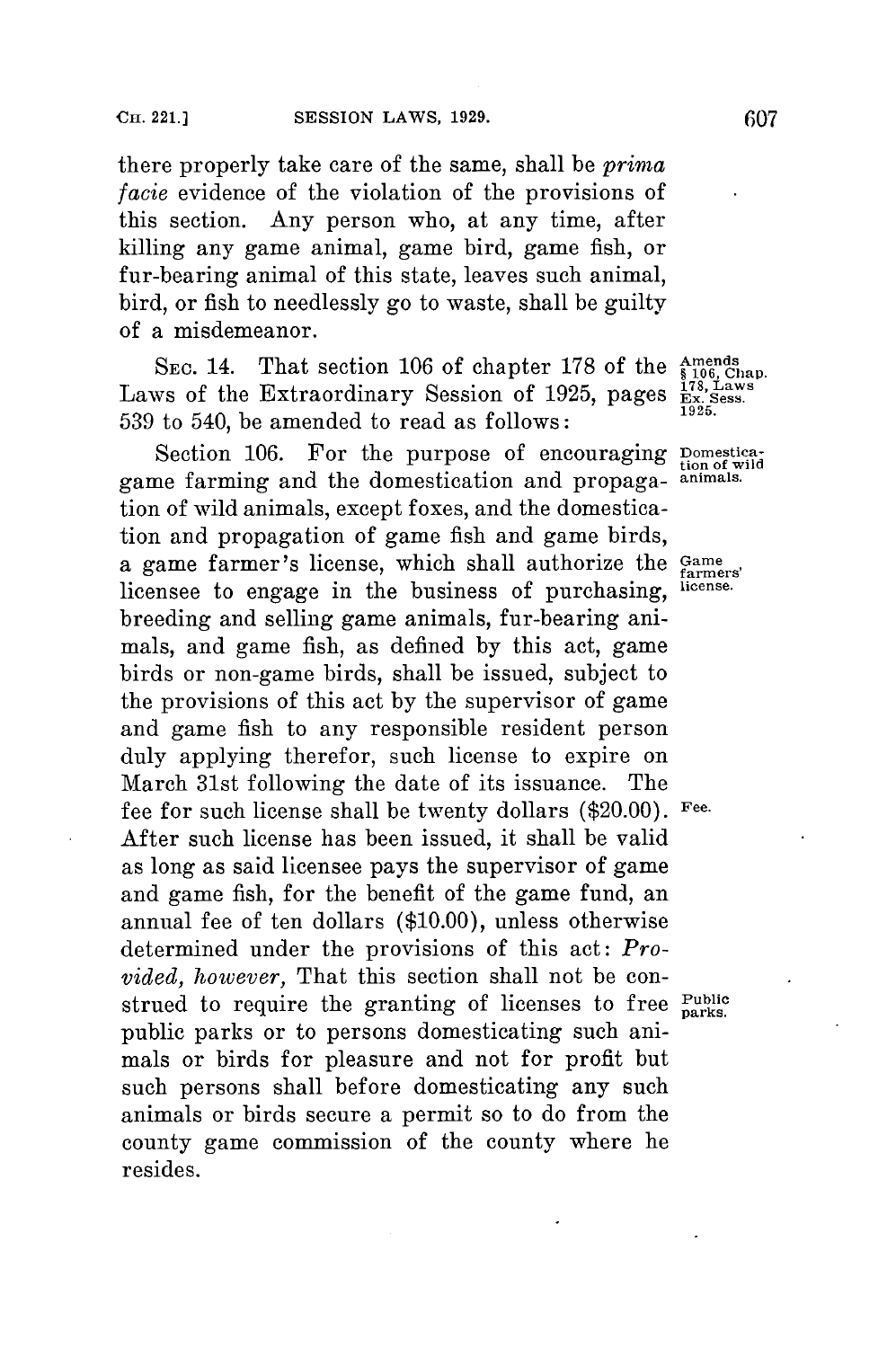**Beaver**

Amends **§** <sup>95</sup>, SEC. 15. That section 95 of chapter 178 of the Laws. Extraordinary Session of 1925, page 535 be amended Sess. 1925. to read as follows:

Lawful to Section 95. It shall be lawful for any person, hide, head, film or corporation to have in possession at any film of the skin, hide, head or dead body of any game bird when fish, game **included in possession** time the skin, hide, head or dead body of any game<br>bawfully<br>taken. **but any or fur-bearing animal or game or non-game** bird or fur-bearing animal, or game or non-game bird, or game fish, or any part thereof, lawfully taken outside the boundaries of the State of Washington or lawfully taken within the state for purposes of **1Mounting** sale, tanning, manufacturing, mounting or orna- and orna- **mental** mental purposes with the right to dispose of same in the usual course of trade: *Provided,* That each specimen retained for mounting or ornamental purposes shall be reported in writing within three days to the supervisor of game and game fish or the county game commission of the county where the same is to be mounted, who shall tag or mark the same for identification and shall be authorized to charge and collect for tagging and marking the sum of twenty- .five cents **(\$0.25) for** each tag, and in addition thereto the usual mileage fee charged **by** sheriffs in the county where the services are to be performed.

Amends 63, **SEC. 16.** That section 63 of chapter 178 of the Chap. 178,<br>Laws Ex. **Laws** of the Extraordinary Session of 1925, page Laws Ex. Laws of the Extraordinary Session of 1925, page 524, be amended to read as follows:

Section 63. It shall be unlawful for any person to in any manner hunt or trap any beaver in this state, except as otherwise provided in this act, or have in his possession alive or dead any beaver or part thereof that has been caught or killed in this state. Nothing in this section, however, shall be construed to prevent any person residing in this state from having in his possession or from buying, Exterming selling or handling skins of beaver lawfully caught<br>or killed outside of this state. Before any beaver or killed outside of this state. .skins are shipped or brought into this state it shall be the duty of the consignee or person in whose